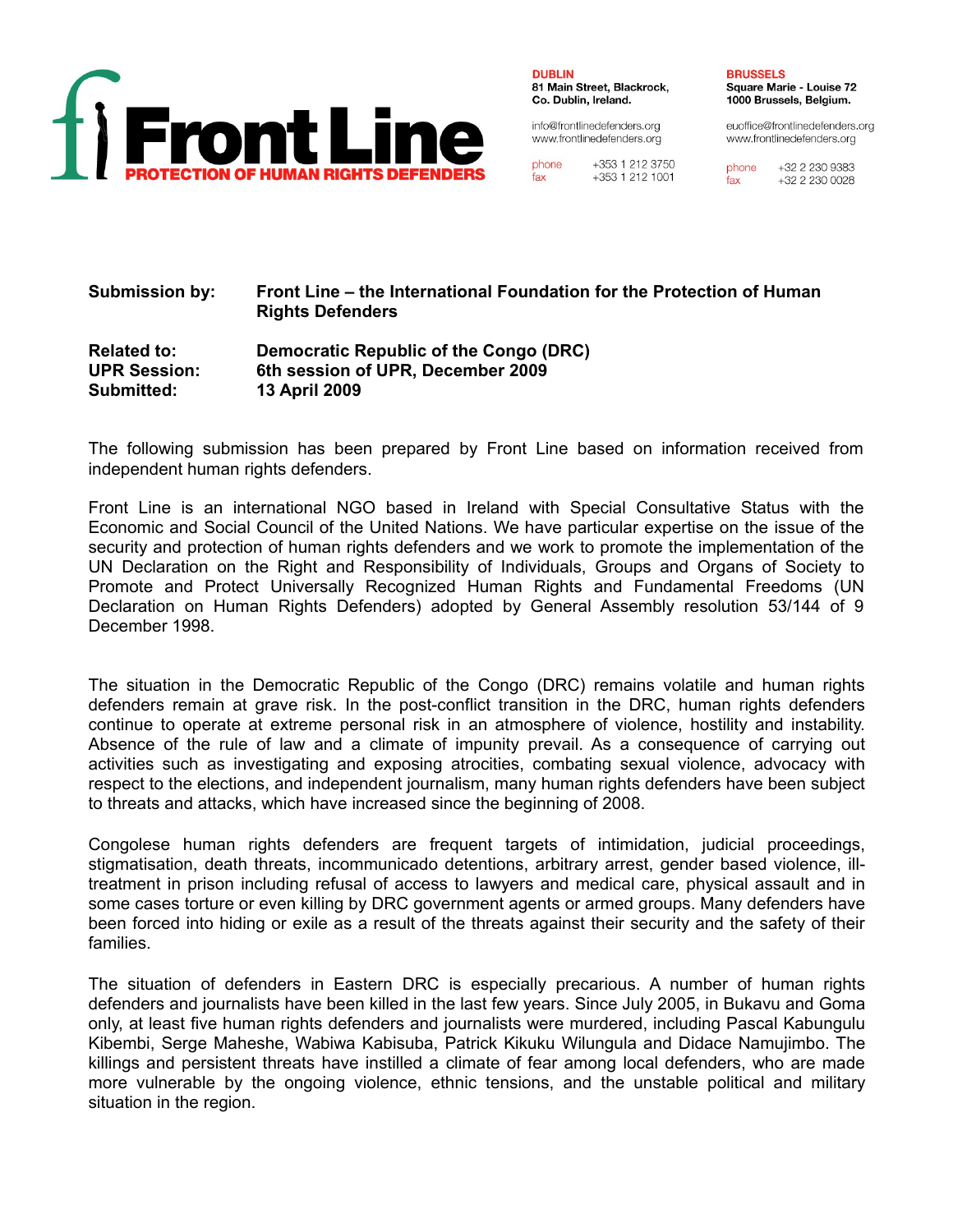Attacks against defenders are political in nature and directly related to their professional human rights activities. However, defenders are also at greater risk of acts of robbery because they are believed to be in contact with the international community and recipients of international financial support, even when this is not the case.

With very few exception, serious investigations of attacks against defenders have not been conducted by the DRC authorities, even in the most serious cases including murders. The government has taken no action to support and promote the work of human rights organisations, or to protect organisations or individual activists from attacks. Human rights defenders are not protected by the national authorities and a national plan for the protection and security of human rights defenders does not exist, particularly in the eastern part of the country.

Human rights defenders are often involuntarily trapped in the political struggle between the government and rebel forces. When they report on violations committed by the regular army (FARDC), they are targeted by elements of the FARDC and depicted as unpatriotic and supporters of the armed groups. When they report on abuses committed by the armed faction groups they are under attack by the same armed groups. One leading activist commented "we are between a hammer and a nail". Indeed, the government and armed groups regard HRDs with a mixture of deep suspicion and outright hostility. On some occasions the authorities have sought to forment popular anger against human rights NGOs, in apparent retaliation for legitimate NGO denunciations of official abuses.

Given their crucial work in the areas of investigating and exposing atrocities, combating sexual violence, free and fair elections work and independent media, supporting human rights defenders and enlarging the space for civil society is crucial for a democratic transition and sustainable peace.

### **The media and freedom of expression**

Freedom of expression is severely limited and members of human rights organisations and journalists are often targeted. The main challenge faced by defenders and journalists comes from attacks and intimidation in relation to what they write or report on, rather than applicable legislation.

Front Line is concerned for the safety of independent journalists who report on human rights abuses and violations. Human rights defenders have reported that they are constantly harassed at police road blocks and prevented from carrying out their human rights activities. Government officials who are unhappy with press coverage frequently charge journalists with offenses such as criminal defamation, insulting the head of state or the government, and spreading false information. On a number of occasions where charges were not brought, journalists have been intimidated and called in by the office of the public prosecutor or the police for questioning. This practice reduces freedom of expression and media freedoms as it intimidates journalists, provokes self-censorship and discourage criticism of government policy or the conduct of single officials.

The frequent instances of intimidation of journalists have been accompanied by some instances of media outlets being attacked. In September 2008, the offices of the TV channel *Moliere* were raided by unidentified men who vandalised the premises as well as equipment.

In September 2008, the Ministry of Communication ordered the suspension of a number of independent media outlets reporting on the failure by the government to uphold respect for human rights. Five TV channels, namely Africa TV, Canal 5, Couleurs TV, DRT Africa, RLTV, and two radio stations, namely Africa FM and DRT FM, were banned from broadcasting.

### **Harassment, arrest and detention of human rights defenders**

Harassment and arbitrary arrest or detention of defenders occur throughout the country. Defenders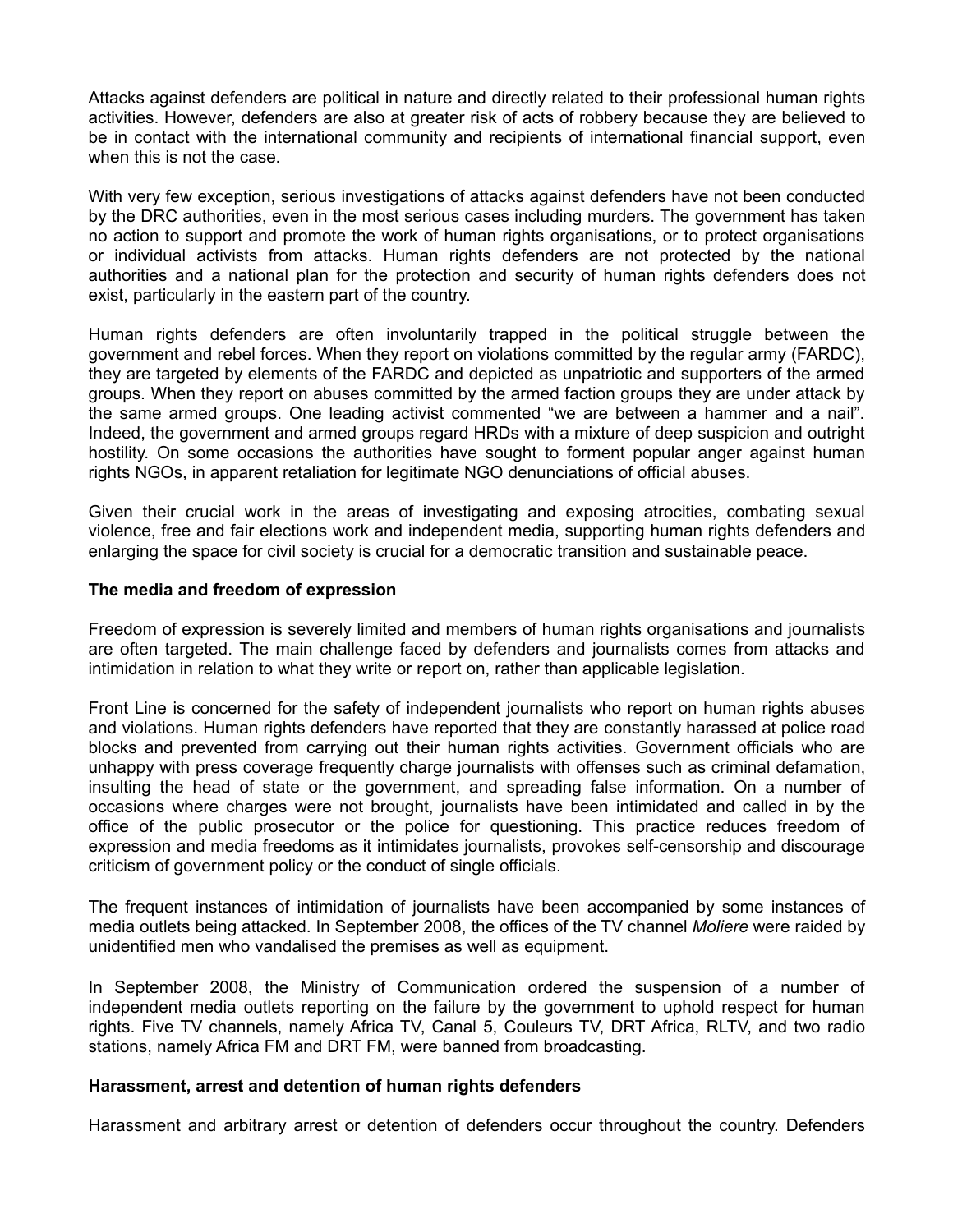working on any human rights issue may be targeted, be it corruption, good governance, democratisation, labour rights, impunity, women's rights, police abuses, or other issues.

- On 15 March 2009, prominent human rights defenders **Floribert Bahizire**, **Dolly Inefo Mbunga** and **Donat Tshikaya** were arrested by the police. Floribert Bahizire is the Executive Director of the *Voix des Sans Voix* (VSV) and National Executive Secretary of the *Réseau national des organisations non gouvernementales des droits de l'homme de la République Démocratique du Congo* (RENADHOC), Dolly Inefo Mbunga is the Deputy Executive Director of VSV, and Donat Tshikaya is reception officer with RENADHOC. At 2.36 p.m., they were arrested by armed members of the Congolese National Police and other individuals in civilian clothing at the end of a press conference on the inter-institutional crisis in DRC held at RENADHOC headquarters. The armed police officers arrived in three vehicles and took away Floribert Bahizire, Dolly Inefo Mbunga and Donat Tshikaya by force, threatening approximately ten other human rights defenders and journalists with firearms. Floribert Bahizire, Dolly Inefo Mbunga and Donat Tshikaya were taken to the national intelligence agency (ANR) and have allegedly been subjected to torture and ill-treatment while in detention. Computers, stationary, and CCTV security cameras were also taken from the RENADHOC office. The objective of the press conference was to announce a peaceful march and sit-in demonstration at the *Palais du Peuple* planned by NGOs in order to present a memorandum to the Chairmen of the Senate and the National Assembly.
- On 19 January 2009, trade unionist **Nginamau Malaba** was arrested by the national intelligence agency (ANR). Nginamau Malaba is President of the union committee at the Ministry for the National Economy and Commerce. At approximately 11 a.m., Nginamau Malaba was stopped by five agents of the ANR near the offices of the Prime Minister. Nginamau Malaba had been on his way to the office of the Prime Minister to present an employees' memorandum denouncing misappropriation of public funds by the Minister for the National Economy and Commerce, and calling for the rectification of these actions, including payment of employee bonuses. He was detained in the ANR facilities near the office of the Prime Minister, in Gombe, Kinshasa. He has not been allowed to see his lawyer and no charges have been brought against him. Only more than two weeks after the arrest, at the order of the Prime Minister, his wife was allowed to visit him for five minutes in the presence of ANR agents.
- In October 2008, **Mbuto Sumaili**, coordinator of UNIPROBAM, was attacked at his home in the Mwenga territory after organising a peaceful protest march to protest against the human rights abuses in the eastern part of the country. He was forced to temporarily leave his village. No investigation on the attack were carried out and the perpetrators remained unpunished.
- In April 2008, death threats were received by **Jean Bedel Kaniki**, **Dieudonné Sango**, **Jean-Paul Ngongo Mundala** and **Sophie Roudil**, human rights defenders observing the trial for the murder of Radio Okapi journalist Serge Maheshe. Jean Bedel Kaniki is a lawyer and member of *Initiative Congolaise pour la Justice et la Paix* (ICJP), Jean-Paul Ngongo Mundala is member of the *Voix des sans voix ni liberté* (VOVOLIB), Dieudonné Sango is vice president of the *Réseau Provincial des Organisations Non Gouvernementales des Droits de l´Homme de la République Démocratique du Congo-Sud Kivu* (REPRODHOC) and coordinator of the *Programme de Développement Social* (PRODES), Sophie Roudil is the DRC representative of Protection International. On 17 April 2008, they received a text message warning them that they would pay with their own blood for the comments they had made as trial observers, which highlighted the numerous irregularities of the trial proceedings. New threats were received after they reported the threats to the police on 19 April. In the new text messages received, the sender showed he was aware of the fact that they had reported the threats to the police.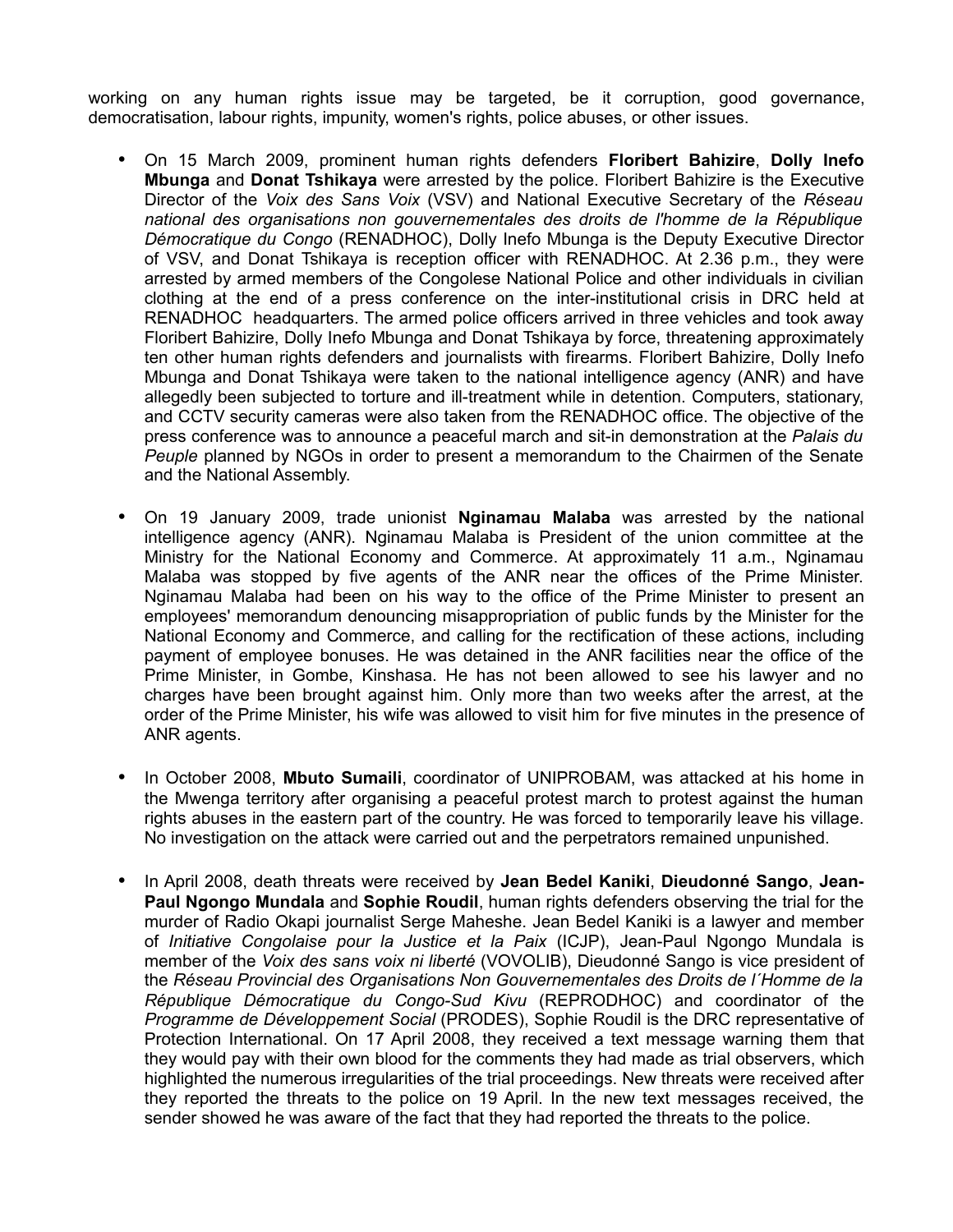## **Killings of journalists and human rights defenders**

A number of journalists and human rights defenders have been killed in the last few years due to their reporting on human rights abuses. It is reported that at least seven journalists were killed in 2006- 2009. While most of killings of journalists and human rights defenders occurred in the eastern part of the country, in particular Bukavu, other regions including Kinshasa were not immune.

- On 21 November 2008, **Didace Namujimbo** was murdered on his way home in Bukavu. He was a journalist with Radio Okapi, a radio station jointly run by the UN Mission in the Democratic Republic of Congo (MONUC) and the Hirondelle Foundation, a Swiss nongovernmental organisation (NGO). Radio Okapi promotes access to information as part of the peace building efforts in the region. At approximately 9:30 pm, Didace Namujimbo was returning home from work and was metres from his house in the Ndendere Quarter in the d ´Ibanda Community of Bukavu when he was shot in the head by unknown individuals. The attackers took his two mobile phones but left his money, which indicates that his killing was not the result of violent robbery. On 22 November 2008, the Southern-Kivu provincial police launched an inquiry into the attack. According to Provincial Chief of Police, General Gaston Lunzembo, the ongoing investigation and eye-witness testimony received suggest that Didace Namujimbo was well-known to his attackers. Didace Namujimbo had been receiving death threats for more than a year in relation to his reporting on violence and human rights abuses in Southern-Kivu. Didace Namujimbo is the second Radio Okapi journalist murdered in Bukavu. On 13 June 2007, **Serge Maheshe**, the editor of Radio Okapi, was shot multiple times by unknown assailants as he left a friend´s home. Two of his friends were convicted of the crime in a trial marred with contradictions and irregularities.
- **Wabiwa Kabisuba**, coordinator with the human rights organisation *Voix des sans voix ni liberte* (VOVOLIB), was killed on 18 May 2008 in her home in Panzi, seven kilometres from Bukavu. Wabiwa Kabisuba also worked as a councillor at VOVOLIB´s centre for victims of sexual violence in Panzi. At approximately midnight, eight men in military uniform armed with rifles broke into Wabiwa Kabisuba's home. Wabiwa Kabisuba was dragged outside by force and was shot dead at about 80 metres far from her home. She was the mother of four children, and was twenty-seven years old when she was killed.

### **Women human rights defenders**

Front Line is particularly concerned about the situation of women human rights defenders, especially women defenders working in rural communities on the issue of sexual violence and as peace mediators.

In particular in the eastern part of the country, members of the FARDC and of other armed groups are responsible for the very high number of acts of sexual violence against the civilian population. Women human rights defenders working assisting victims of sexual violence are often themselves victim of reprisal attacks including sexual assaults by the same perpetrators of the violence they are denouncing. Front Line documented a trend in terms of cases whereby the same perpetrator of the FARDC has raped, threatened and physically attacked women human rights defenders who took up the case of a woman and children raped by that very same perpetrator. This seems to occur particularly in rural areas. Women human rights defenders working on monitoring, reporting, assisting victims of gender based violence committed by members of armed faction groups such as the Mai-Mai or the FDLR (Democratic Forces for the Liberation of Rwanda) are also targeted by the same members of these armed groups. These attacks are a punishment for the human rights activities that the women defenders are carrying out on behalf of other women.